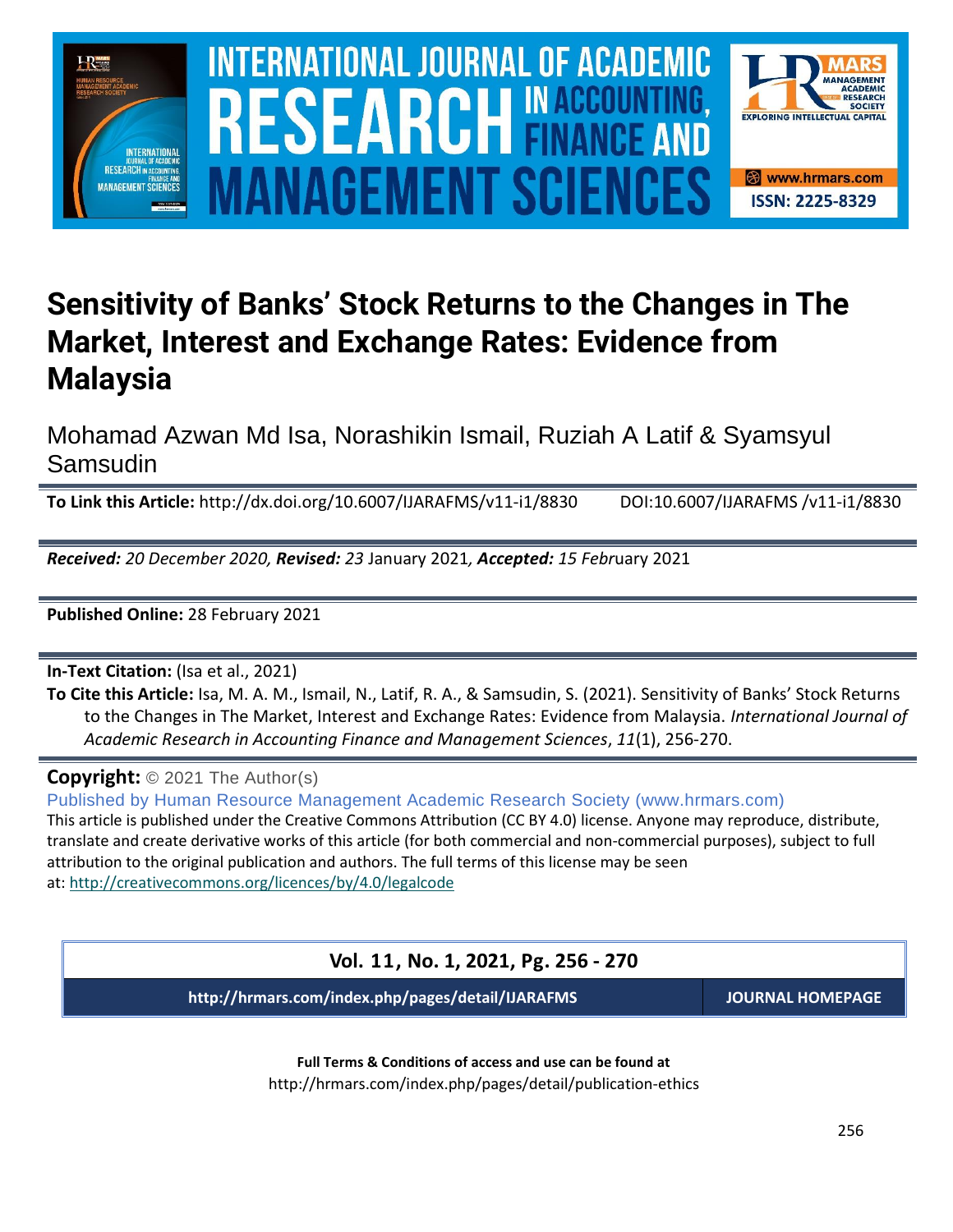

# **INTERNATIONAL JOURNAL OF ACADEMIC** SOURCE NEWSLET AND RELEASE OF THE SCIENCE OF THE SCIENCE OF THE SCIENCE OF THE SCIENCE OF THE SCIENCE OF THE SCIENCE **Vol. 1 1 , No. 1, 2021, E-ISSN: 2225-8329 © 2021 HRMARS ANAGEMENT SCIEN**



# **Sensitivity of Banks' Stock Returns to the Changes in The Market, Interest and Exchange Rates: Evidence from Malaysia**

Mohamad Azwan Md Isa, Norashikin Ismail, Ruziah A Latif & Syamsyul Samsudin

Faculty of Business and Management, Universiti Teknologi MARA (UiTM), Johor Branch, Segamat Campus, Malaysia

Email: moham821@uitm.edu.my

# **Abstract**

This paper aims to investigate the impacts on banks' stock returns due to changes in interest rate, exchange rate and market returns. This study also aims to examine whether the volatility of stock returns in the past has any impact on the volatility of today's stock returns. The raw data are taken from several sources such as Eikon DataStream and Central Bank of Malaysia website. We test on seven (7) main Malaysian banks' stocks and the Finance Index as a proxy for the bank portfolio, which are listed on the Bursa Malaysia covering daily data from January 2015 to December 2019. We begin with the descriptive statistics analysis and further, we employ Ordinary Least Squares (OLS) estimation to examine the impacts of changes in the economic variables on the bank stocks and portfolio returns. Then, we apply the Generalized Autoregressive Conditional Heteroscedasticity (GARCH 1,1) estimation to determine the relationship between the volatility of stock returns in the past with the volatility of the current. The market return has positive impacts on the portfolio and individual banks stock returns. The portfolio and banks stock returns are found to be more sensitive towards the changes in the market return than the changes in the foreign exchange and interest rates. The GARCH estimation shows the existence of time-varying conditional volatility of the bank stock returns. In addition, there is a prolonged existence of volatility shocks and the volatility reaction decomposes at a moderate pace. The GARCH parameter is significantly larger than the ARCH parameter that proves the volatility of bank stock returns is more sensitive to its own lagged values than to the new shocks. The findings have policy implications either at the banks' management level and policy makers. The stock market investors and academic researchers will also benefit from this study.

**Keyword:** Bank Stock Returns, Economic Variables, Volatility, GARCH, Malaysia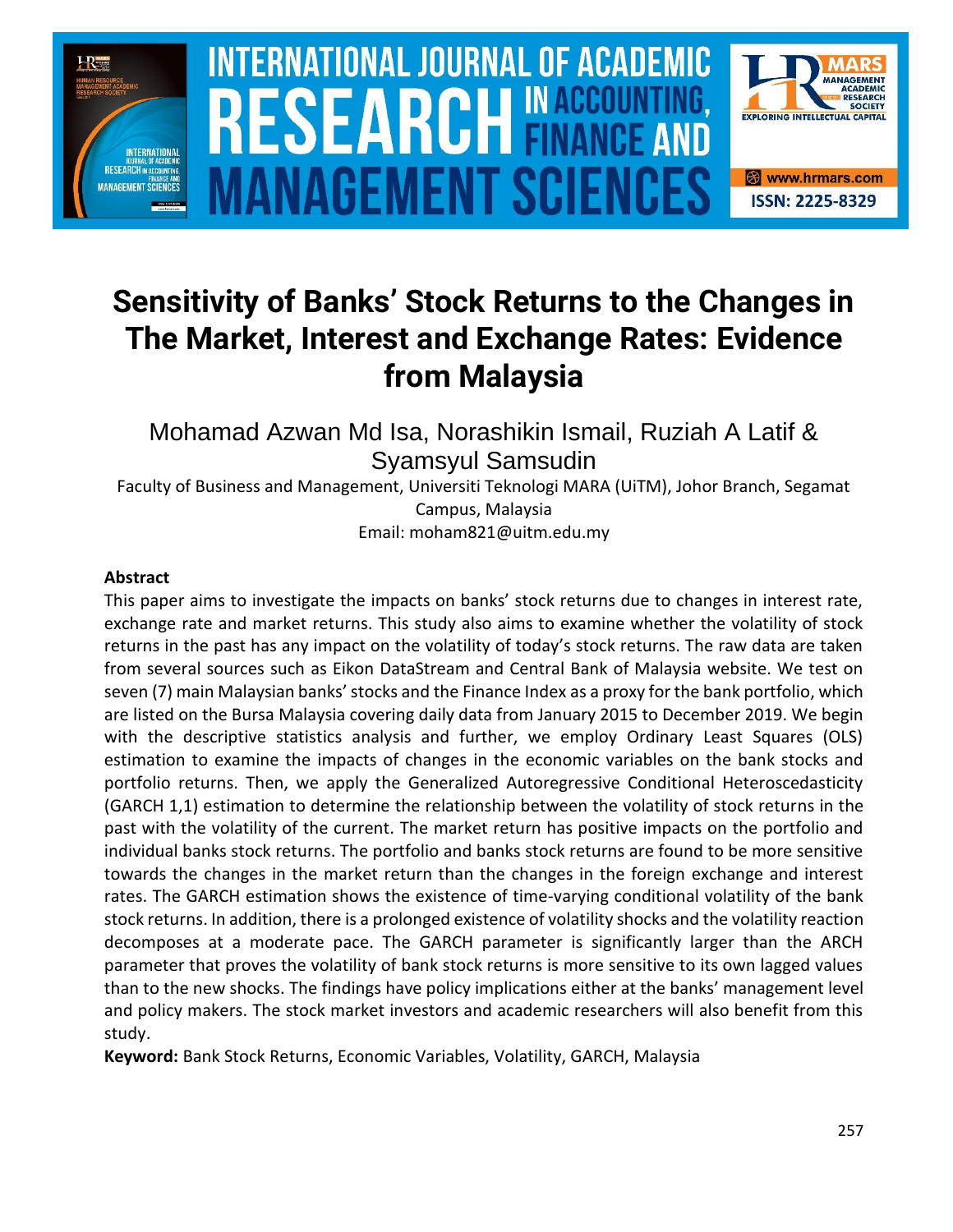**Vol. 1 1 , No. 1, 2021, E-ISSN: 2225-8329 © 2021 HRMARS**

#### **Introduction**

Banking institution is the financial intermediary that connects all sectors participates in economic activities. Households use banks' services to save money and perform online transactions, business entities need banks' loans to expand their businesses and the government channels development funds through the banks as well. This indicates how crucial the roles of banks are. Therefore, the banks must be well-functioning and efficient to further support the economic growth. Nevertheless, the banks are also exposed to economic crisis. For example, in the aftermath of the 1997/1998 Asian financial crisis, Malaysian banking sector had faced serious problems that resulted in massive consolidation that witnessed 50 financial institutions were merged to become 10 large banking groups. Moreover, the banks are exposed to many types of risks such as credit risk (default payment by loans customers), market risk (changes in interest rates) and liquidity risk (sudden large withdrawals by depositors) that could be detrimental to the banks' earnings and cash flows.

In the modern economy, the banks are going for public listing. The structure of banks' capital is no longer concentrated on the customers' deposits, but rather moving towards equity capital. As partners in the banks, the equity holders are really concerned on changes in stock prices because it gives significant impact on their stock returns. Among the risk factors that could influence the volatility of stock prices are the changes in interest rate and exchange rate. The volatility of stock price contributes towards volatility in stock return. Thus, this will influence the equity holders' decision either to stay investing or not that ultimately affects banks' sustainability in the future.

Interest rate is an important variable in banks' common stocks valuation because both the returns as well as costs of banks are greatly dependent on interest rates. The banks traditionally rely on customers' deposits as the main source of funds. The customers' deposits, which are granted as loans contribute significantly towards banks' total earnings in the form of interest income. Both deposits and loans are very much prone to changes in the interest rates. Hence, the earnings of the banks are also directly affected by the changes in interest rates. Consequently, this has led to several studies investigating the influence of interest rate on bank stock returns in developed markets (Flannery, 1981; Denenis & Staikouras, 1998; Priti, 2016) and developing markets (Kasman, Vardar & Tunc, 2011; Khan and Sattar, 2014).

Exchange rate is another important macroeconomic variable to the banks' stock returns. The banking sector, like any other sectors, is also affected by the growing internationalization of the economy (Choi, Elyasiani & Kopecky, 1992). Flexible exchange rate regime and rising globalisation of the economy has increased the volatility of exchange rate. This fluctuation would influence banks' net foreign positions and consequently impact their profitability. It is vital to include exchange rate in this study as exchange rate fluctuation could be a potential factor of banks' stock return.

Therefore, by using daily data from seven Malaysian banks from 2015 to 2019, this study aims to investigate the impacts on banks' stock returns and portfolio returns due to changes in interest rates, exchange rate and market return. On top of that, this study also aims to examine whether volatility of the banks' stocks in the past has any impact or influence on the volatility of the stocks in the current time and in the future. This study, to the best of our knowledge as per searches for the previous related literatures or researches, is the latest that combines both tests of the OLS and GARCH model estimations, which relate to the Malaysian banks' stock returns. This study also employs daily closing prices to calculate the stock returns that will give more accurate and pronounced results or estimations compared to the previous studies that used weekly or monthly data.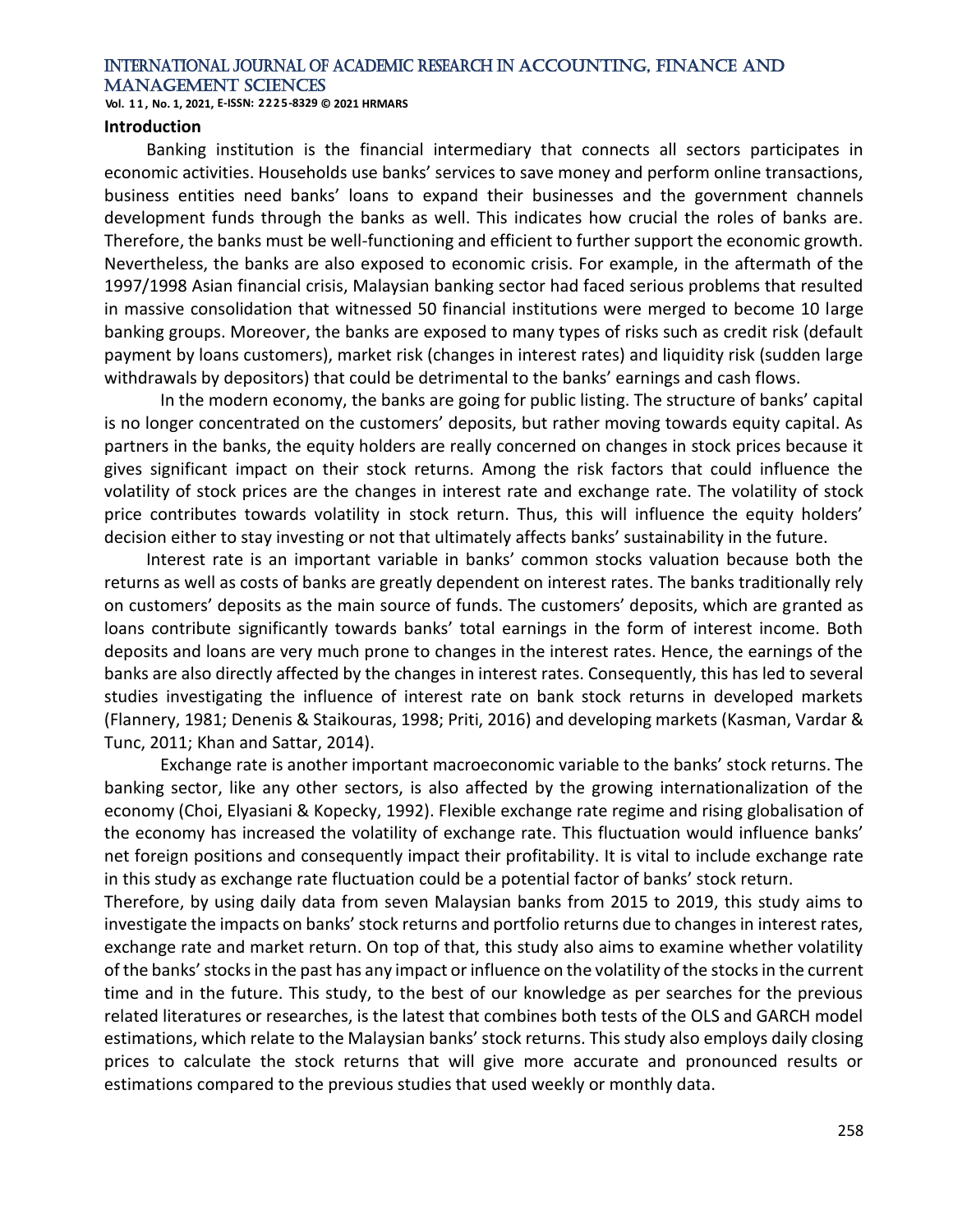#### **Vol. 1 1 , No. 1, 2021, E-ISSN: 2225-8329 © 2021 HRMARS**

The findings of this study are significant in assisting the banks' management in mitigating the risk exposures due to changes in interest rate and exchange rate either through assets and liabilities matching approach or applying hedging strategies in the derivatives market using interest rate futures and currency futures or swaps. The study will also benefit the policy makers such as the Bank Negara Malaysia (BNM) and Securities Commission (SC) to come up with appropriate measures in the matters pertaining to the risk-based bank capital requirement, sustainability of banks' stocks in the capital market and stability of financial system in Malaysia as a whole. Besides, the findings of study will signal the policy makers to be more aware in formulating any policies pertaining to the economic variables that act as the risk factors, which could affect the banks' stock returns adversely and significantly. Investors in the stock market will benefit from this study as the findings could assist them in assessing the risks and making investment decision particularly in setting the best portfolio investment mix.

The remainder of this paper is organized as follows; next Section 2 presents the literature review while Section 3 explains the data and methodology, Section 4 discusses the empirical results and findings, finally Section 5 provides the conclusions.

#### **Review of Literature**

The studies related to the banks stock returns have been getting more attention and interest by researchers particularly in the aftermath of the financial crisis in 1997/1998. Those studies used several different methodologies and basis of data that give rise to distinct empirical findings. Benink and Wolff (2000) employ weekly data of the twenty largest US bank holding companies for the period 1974-1993 and use the forecast errors of ARIMA processes to model the unexpected interest rate. They evidence significant negative interest rate sensitivity during the early 1980s and declining significance in the late 1980s and early 1990s. Their results further show a breakdown of the statistically significant interest rate sensitivity of US bank stock returns during the second half of the 1980s. Fraser, Madura and Weigand (2002) find a significantly negative relation between bank stock returns and changes in interest rates. They also find that bank characteristics measured from basic financial statement information explain bank stocks' sensitivity to interest rate changes. Meanwhile in Japan, Saporoschenko (2002) indicates that bank stock returns are significantly and negatively related to long-term interest rate shocks. Market betas are found to be always highly significant while few of the exchange rate return betas and interest rate spread betas are significant.

Elyasiani and Mansur (2004) study the US banks' stocks traded at the New York and NASDAQ Stock Exchanges from 1988 to 2000 using the multivariate GARCH approach. They state that short term and long term interest rates and both rates volatilities pose significant impacts on banks' portfolio stock returns. They further claim that banks' stocks are more sensitive towards or more affected by the long term interest rate. This means that the banks' stock returns volatility increases as a result of increased volatility in long term interest rate. Another study by Elyasiani and Mansur (2005) on the Japanese banking institutions indicate that interest rate is only occasionally significant while market and exchange rate variables are significant for all the banks tested. Hooy, Tan and Nassir (2004) examine the sensitivity of Malaysian commercial banks' stock excess returns to their volatility and financial risk factors, measured by interest rates and exchange rates, across the 1997/1998 Asian financial crisis. They prove that that there were no significant differences among the commercial banks in their risk exposure prior to and during the Asian financial crisis. The effects of the risk factors on the banks' stock returns were significantly detected in both large and small banks.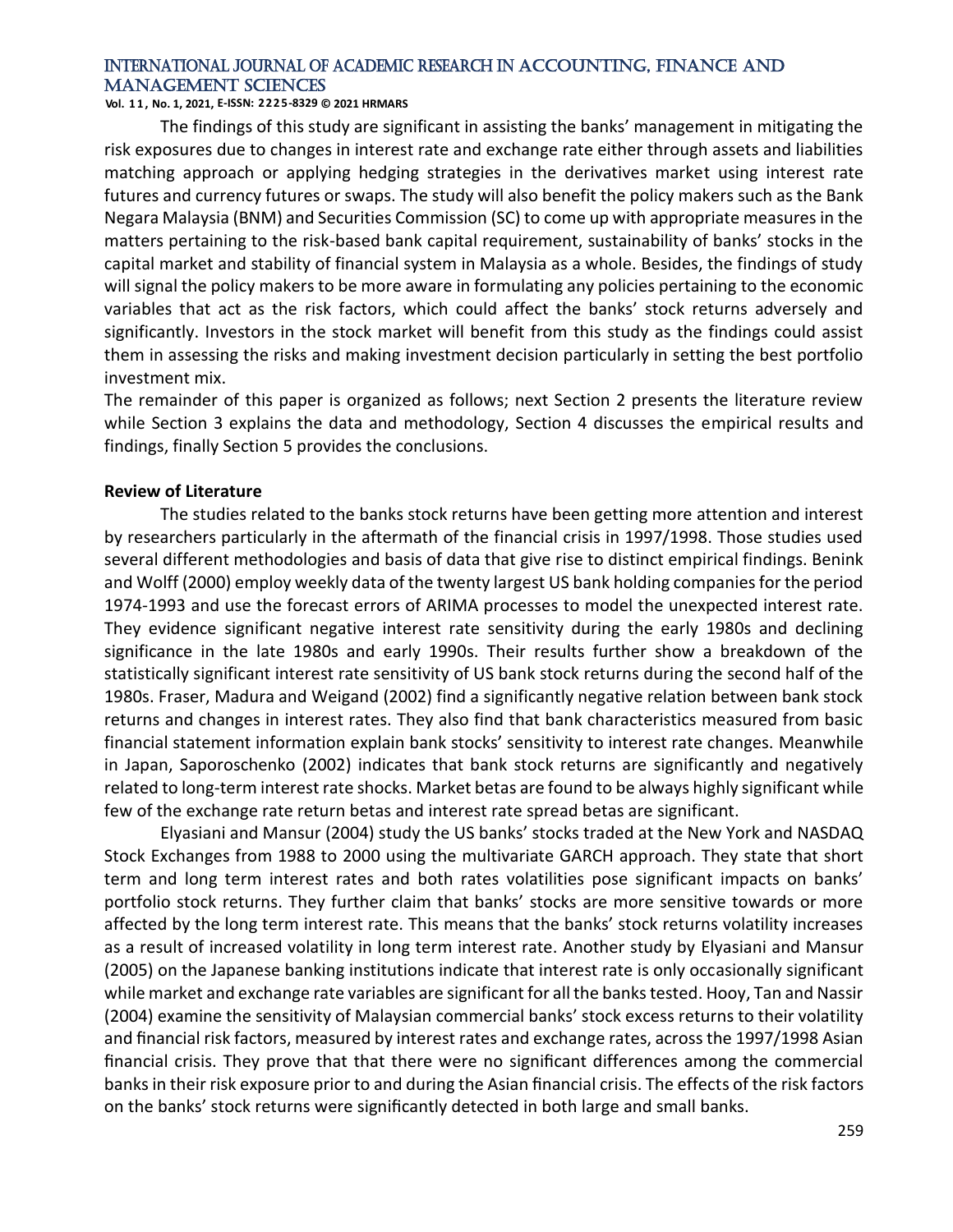**Vol. 1 1 , No. 1, 2021, E-ISSN: 2225-8329 © 2021 HRMARS**

Another study related to the US banks by Joseph and Vezos (2006) conclude that the market index returns account for most of the variation in stock returns at both the individual bank and portfolio levels. They further add that the degree of sensitivity of the stock returns to interest rate and exchange rate changes is not very noticeable despite the use of high frequency data. Using publicly listed Australian banks data, Shamsuddin (2009) estimates the systematic risk exposure with respect to the market, interest rate and foreign exchange rate using GARCH-in-Mean model. The results suggest that nearly all banks demonstrate varying degrees of market risk exposure. Nevertheless, stock returns of large banks are highly sensitive to interest rate changes, whereas most small banks are almost unaffected by both interest rate and exchange rate changes.

Using the multivariate OLS and GARCH estimation models over the period from April 1996 to March 2011 on the sample of 18 commercial bank stocks listed on Bombay stock exchange, Tripathi and Ghosh (2012) find a negative but insignificant relationship between Bank stock returns and interest rate changes. The bank stock returns show significant positive relationship with the market returns. Nevertheless, interest rate volatility is found to affect significantly the banks stock returns volatility in India. In Turkey, Kasman et al. (2011) investigate the impact of interest rate and exchange rate volatility on banks' stock returns and the results prove that banks' stock returns are negatively and significantly affected by the changes in both economic variables. Further, they evidence that volatility of interest rate and exchange rate are the major determinants for volatility of banks' stock returns. Moreover, they suggest that banks' stock returns are more sensitive to changes in market return than the interest rate and exchange rate.

Khan and Mahmood (2013) investigate the sensitivity of interest rate to stock return of 29 financial institutions traded at Karachi Stock Exchange from 2004 to 2011 using three different portfolios of financial institutions. They conclude that stock returns of financial institution demonstrate positive sensitivity to market index and are statistically significant. Nevertheless, stock returns sensitivity to interest rate is negative and statistically insignificant. Jeanchutima and Tangjitprom (2015) reveal mixed results in Thailand, where the effect of interest rate level is prominent on only a few individual bank stocks and most of them are large-sized banks. In addition, the results from portfolio of bank stocks show significant effect of interest rate does exist only for the portfolio of large banks. However, there is no interest rate effect on the portfolio of small banks or the portfolio with companies running the similar business as commercial banks. Mouna and Anis (2016) investigate the sensitivity of financial sector stock returns to market, interest rate, and exchange rate risk in in eight countries, including various European, the US, and China economies, over the period 2006–2009 during the financial crisis. The findings reveal that there are statistically significant with a positive or a negative effect from the exchange rate of the volatility short-term interest rate, long-term interest rate and stock returns to the banking sector and volatility spill-overs from market returns.

Lee, Kuo and Lee (2018) address the exposure of banking industry stock returns to both the commercial and residential real estate markets in the US. They found that banking industry stock returns are significantly sensitive to real estate market returns after controlling for stock market, interest rate, and exchange rate effects. Another study testing on the Listed Banks of Pakistan by Rafiq, Jun, Naseem and Mohsin (2019) using time series data from 2007 to 2018 reveal that the market return (proxy by the KSE-100 index) pose positive significant, exchange rate (proxy by USD/PKR) has negative significant, and the interest rate (proxy by 3-month treasury bill rate) indicates insignificant impact, respectively on the bank stock returns. Meanwhile, a study by Martina, Sadalia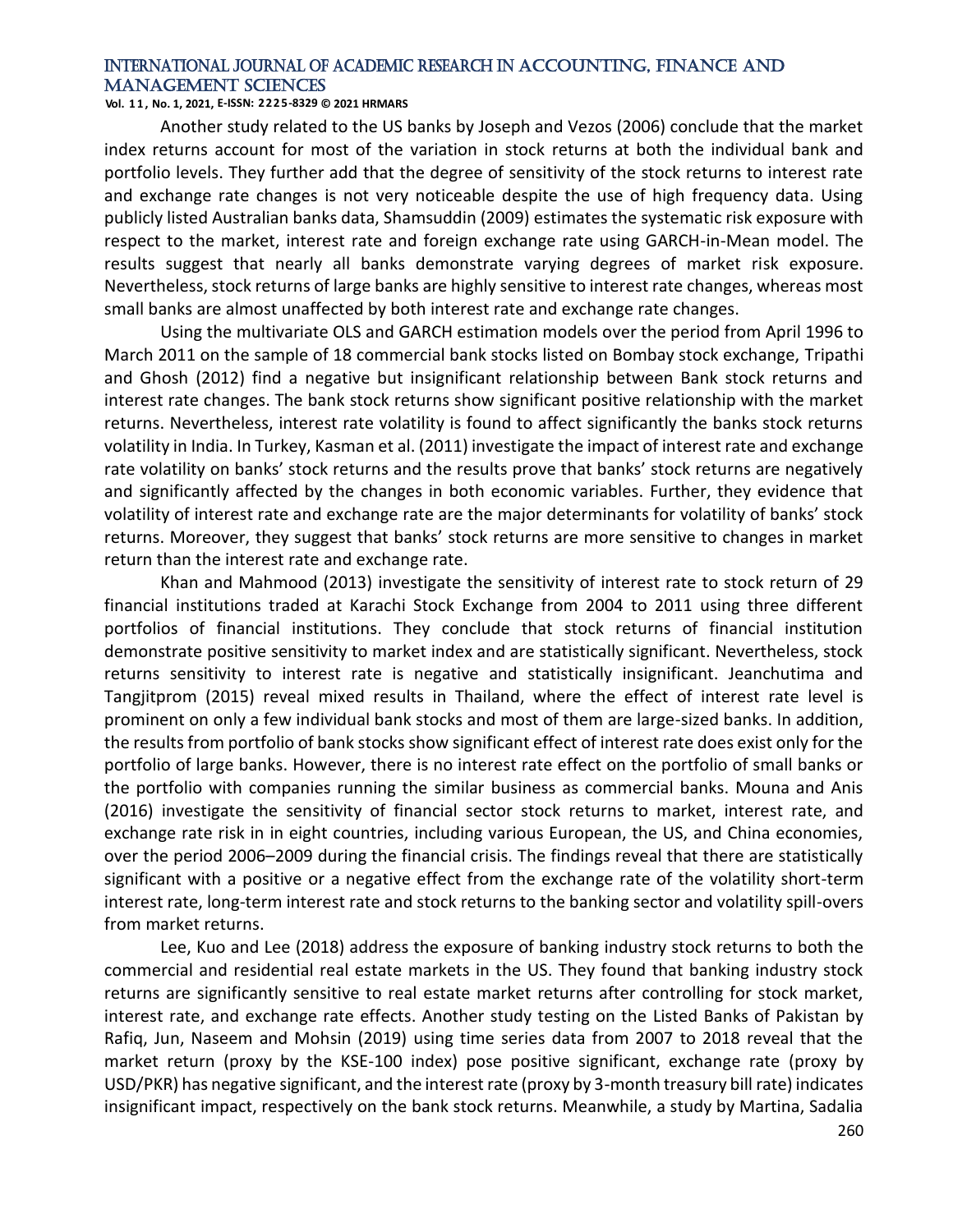#### **Vol. 1 1 , No. 1, 2021, E-ISSN: 2225-8329 © 2021 HRMARS**

and Bukit (2019) examine 23 banking companies listed on the Indonesia Stock Exchange from 2008 to 2017 and conclude that liquidity, leverage and profitability factors significantly affect banks' stock returns with profitability ratios pose positive significant impact on banks' stock returns whilst liquidity and leverage ratios have negative but insignificant impact on the bank stock returns.

#### **Data and Methodology**

In this paper, we examine the impact on bank's stock return due to changes in interest rate, exchange rate and market return. Initially, we have selected all the ten (10) Malaysian local banks that are listed on the Bursa Malaysia or stock exchange. However, three of the banks, namely Maybank, Alliance Bank and Hong Leong Finance had to be deselected due to incomplete or unavailability of continuous daily data. Following Kasman et al. (2011) and Mouna et al. (2016), the daily closing individual bank stock price, the closing price of the Finance index, interest rates and exchange rates are used for the period of 5 years starting from January 2015 to December 2019. In addition, the closing price of the FTSE BM KLCI index is used for the market index.

The interest rates comprise short, medium and long terms rates, where the interbank rate is proxy for the short-term rate, the 3-year bond yield is proxy for medium-term rate and the 10-year bond yield is proxy for the long-term rate. The foreign exchange rate is based on the Malaysian ringgit (MYR) to the U.S. dollar (USD). The selection of exchange rate, interest rate and stock return on the financial sector is based on Aloui and Jarboui (2013, 2016) and Ryan and Worthington (2004). Tables 1 presents the list of seven banks including the Finance Index as the dependent variables and Table 2 details the independent variables tested in this study.

| Table 1. List of Seven Malaysian Baliks |                       |  |  |  |  |
|-----------------------------------------|-----------------------|--|--|--|--|
| <b>Dependent Variables</b>              | <b>Source of Data</b> |  |  |  |  |
| Finance Index (Portfolio)               | Eikon Datastream      |  |  |  |  |
| Affin Bank Berhad                       | Investing.com         |  |  |  |  |
| <b>AMMB Holdings Berhad</b>             | Yahoo Finance         |  |  |  |  |
| <b>BIMB Holdings Berhad</b>             | Investing.com         |  |  |  |  |
| <b>CIMB Group Holdings Berhad</b>       | Yahoo Finance         |  |  |  |  |
| Hong Leong Bank Berhad                  | Yahoo Finance         |  |  |  |  |
| <b>Public Bank Berhad</b>               | Yahoo Finance         |  |  |  |  |
| RHB Bank Berhad                         | Yahoo Finance         |  |  |  |  |

**Table 1. List of Seven Malaysian Banks**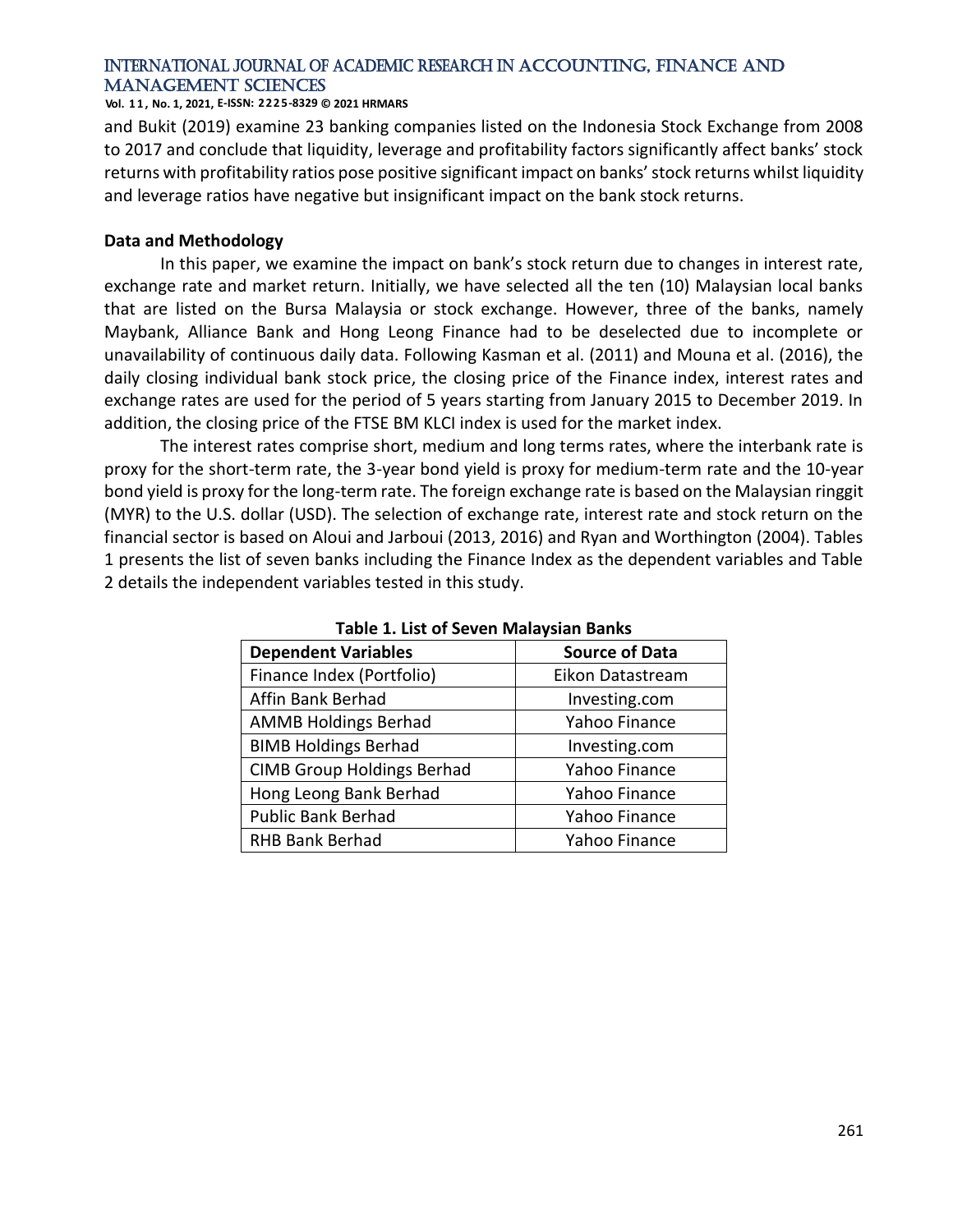**Vol. 1 1 , No. 1, 2021, E-ISSN: 2225-8329 © 2021 HRMARS**

| Independent         | <b>Description (Proxy for/by)</b> | <b>Source of Data</b> |  |  |  |  |  |
|---------------------|-----------------------------------|-----------------------|--|--|--|--|--|
| <b>Variables</b>    |                                   |                       |  |  |  |  |  |
| <b>FBM KLCI</b>     | Market or economic-wide           | Eikon                 |  |  |  |  |  |
|                     | factors                           | Datastream            |  |  |  |  |  |
| Foreign exchange    | Bid price of MYR/USD              | Eikon                 |  |  |  |  |  |
| rate                |                                   | Datastream            |  |  |  |  |  |
| Short term interest | Overnight interbank rates         | <b>BNM</b>            |  |  |  |  |  |
| rate                |                                   |                       |  |  |  |  |  |
| Medium term         | Malaysia 3-year bond yield        | Investing.com         |  |  |  |  |  |
| interest rate       |                                   |                       |  |  |  |  |  |
| Long term interest  | Malaysia 10-year bond yield       | Investing.com         |  |  |  |  |  |
| rate                |                                   |                       |  |  |  |  |  |

#### **Table 2. Independent Variables**

The daily returns (*rt*) for the stocks are computed as follows:

 $r_t = \left[ (p_t - p_{t-1}) / p_{t-1} \right]^* 100\%$  (1)

Where  $p_t$  is stock price at time t and  $p_{t-1}$  is the stock price at time  $t-1$ .

This study applies descriptive statistics to analyze the banks' stock return distribution that includes the mean return, skewness and kurtosis. Similar to Aloui and Jarboui (2013), we employ the OLS and GARCH estimation. The OLS method is used to estimate the impacts of changes in interest rates, exchange rate and the market returns on the banks' stock and portfolio returns. The estimated OLS model is stated as follows:

*rt = β<sup>0</sup> + β1MKT<sup>t</sup> + β2INT<sup>t</sup> + β3EXCt + εt (2)*

Where *rt* is the bank's stock and portfolio returns, respectively and at time *t*; *MKT<sup>t</sup>* is the return on the market that also represents the economy-wide factors; *INT* $<sub>t</sub>$  is the return on the short, medium</sub> and long terms interest rates, respectively; and *EXC<sup>t</sup>* is the return on the foreign exchange rate. *β<sup>0</sup>* is the intercept or constant and *ε<sup>t</sup>* is the error term or residual. Then, we use the GARCH (1,1) estimation to examine whether the volatility of the stocks in the past has any impact on the current volatility of the stocks. Subsequently, we would able to predict the stock volatility in the future. The GARCH (1,1) model is stated as below:

| $r_t = \omega + \pi_1 r_{t-1} + \varepsilon_t$ | (3) |
|------------------------------------------------|-----|
| $\sigma^2$                                     |     |

*<sup>t</sup> = α<sup>0</sup> + α1ε 2 t−1 + βσ<sup>2</sup> t−1 (4)*

Where *ω* represents constant or average stock return and *rt-1* represents the past value of the stock, π is the coefficient and *ε<sup>t</sup>* is the error term*.* The variance equation *(4)* encompasses the longterm average volatility (*α0)*, news about volatility from the prior period that is explained as the ARCH term (ε<sup>2</sup><sub>t−1</sub>), and the prior period's forecast variance that is described as the GARCH term (σ<sup>2</sup><sub>t−1</sub>). The GARCH specification entails that in the conditional variance equation, parameters or coefficients *α0,*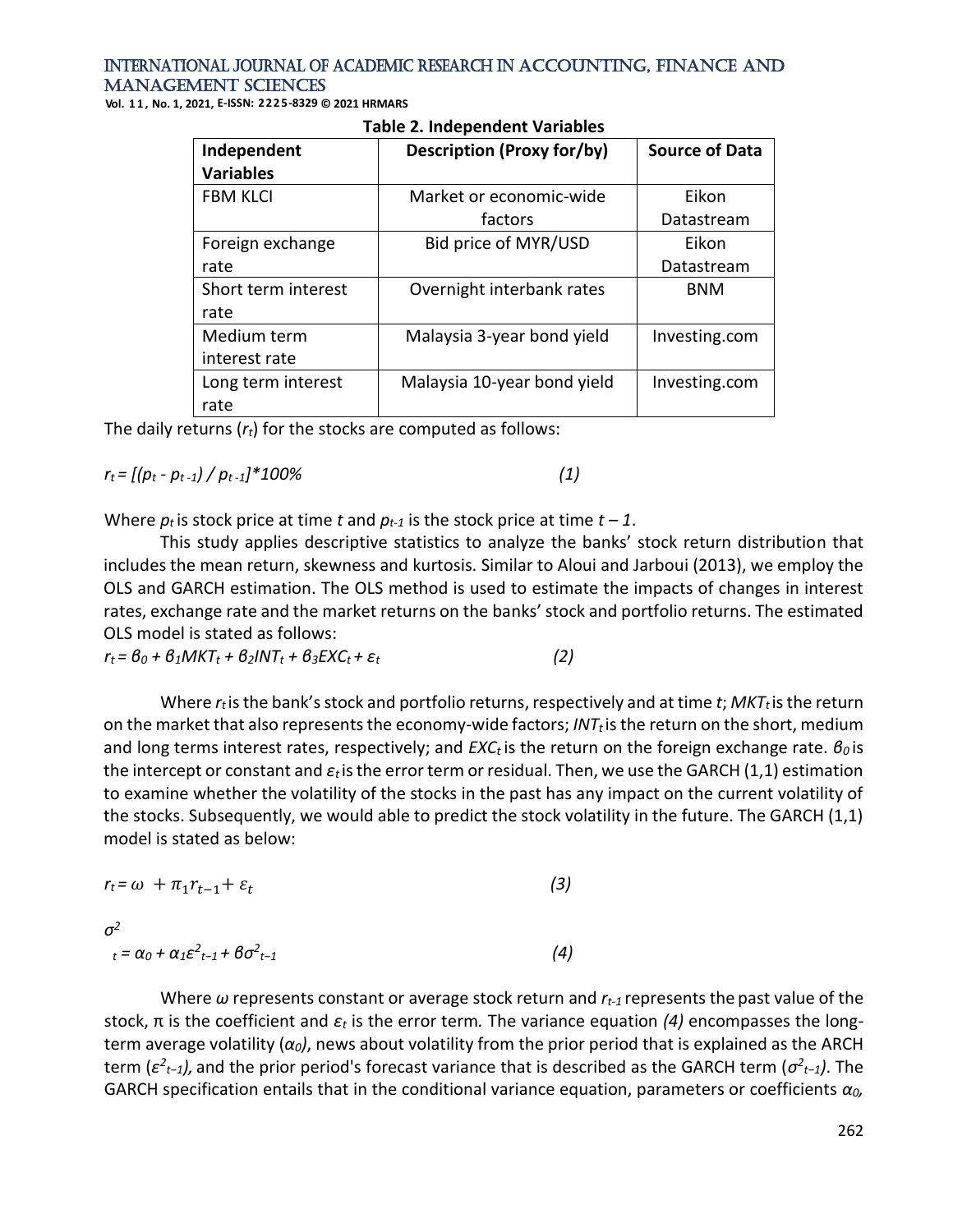#### **Vol. 1 1 , No. 1, 2021, E-ISSN: 2225-8329 © 2021 HRMARS**

*α1* and *β* should be positive for a non-negativity condition. In addition, the sum of *α<sup>1</sup>* and *β* should be less than '1.0' to secure the covariance stationarity of the conditional variance. All the aforementioned tests will be run using the EViews 10 software with the courtesy of the IT Unit of UiTM Johor Branch.

# **Empirical Results and Discussion Descriptive Statistics**

The following Table 3 summarizes the descriptive statistics for the finance index (portfolio) and individual bank stock returns.

| Variable        | <b>RFIN</b> | <b>RPUB</b> | <b>RHLB</b> | <b>RRHB</b> | <b>RAFF</b> | <b>RAMB</b> | <b>RISL</b> | <b>RCIM</b> |
|-----------------|-------------|-------------|-------------|-------------|-------------|-------------|-------------|-------------|
| <b>Mean</b>     | 0.0021      | 0.0071      | 0.0227      | $-0.0056$   | $-0.0224$   | $-0.0339$   | 0.0175      | 0.0063      |
| Max.            | 2.3846      | 4.6392      | 11.1111     | 16.8224     | 8.5308      | 13.3630     | 5.5421      | 16.9117     |
| Min.            | $-3.2317$   | $-3.6948$   | $-4.8235$   | $-20.6557$  | $-6.6371$   | $-36.7816$  | $-7.1633$   | $-13.1914$  |
| Std. Dev.       | 0.6031      | 0.6663      | 0.9368      | 1.5525      | 1.1692      | 1.5901      | 1.3331      | 1.5557      |
| <b>Skewness</b> | $-0.3814$   | 0.0726      | 1.4304      | $-1.0738$   | 0.7617      | $-9.7422$   | 0.0823      | 1.0674      |
| <b>Kurtosis</b> | 5.8313      | 11.6823     | 21.9337     | 44.1722     | 10.1511     | 241.2294    | 4.5604      | 25.2972     |

# **Table 3. Descriptive Statistics of Dependent Variables**

The bank portfolio shows a low positive mean daily return whilst the individual bank indicates Hong Leong Bank has the highest positive average daily stock return throughout the sample period whilst AmBank shows the lowest and negative average daily return. CIMB records the highest daily return and followed by RHB at almost 17%, respectively. Meanwhile, AmBank records the lowest daily return at -36% and followed by RHB, -20%. In term of data dispersion, AmBank stock return is the most spread out from its mean return and followed CIMB and RHB. The lowest dispersion is recorded by the portfolio return and Public Bank at 0.6% from the mean return, respectively. For measurement of data normality, we found that all the return data series are leptokurtic with positive values more than 3, where AmBank shows the highest peak-curved while Bank Islam (BIMB) has the lowest peak-curved. In term of data series asymmetry, we could see that Public Bank and BIMB have normal skewness with the value of close to 0, respectively, whereas AmBank has the largest negative skewness compared to RHB. The portfolio return series show a slight negative skewness or long left tail.

**Table 4. Descriptive Statistics of Independent Variables**

| Variable        | <b>RMKT</b> | <b>REXC</b> | <b>RINTLT</b> | <b>RINTMT</b> | <b>RINTST</b> |
|-----------------|-------------|-------------|---------------|---------------|---------------|
| Mean            | $-0.0051$   | 0.0151      | 0.0006        | $-0.0083$     | 0.0010        |
| <b>Maximum</b>  | 2.2468      | 2.0466      | 6.8062        | 6.8365        | 5.6667        |
| <b>Minimum</b>  | $-3.1849$   | $-3.5910$   | $-3.3813$     | $-4.0910$     | $-4.8859$     |
| Std. Dev.       | 0.5672      | 0.4397      | 0.6150        | 0.6239        | 0.6386        |
| <b>Skewness</b> | $-0.3647$   | $-0.5962$   | 0.9908        | 1.8448        | 0.2323        |
| <b>Kurtosis</b> | 5.3905      | 10.3107     | 20.1819       | 31.1602       | 15.2959       |

For the independent variables, market index and mid-term interest rate have shown negative mean daily return whilst foreign exchange and short- and long-term interest rates record very low positive mean return. Long-term interest rate proxy by 10-year bond yield and mid-term interest rate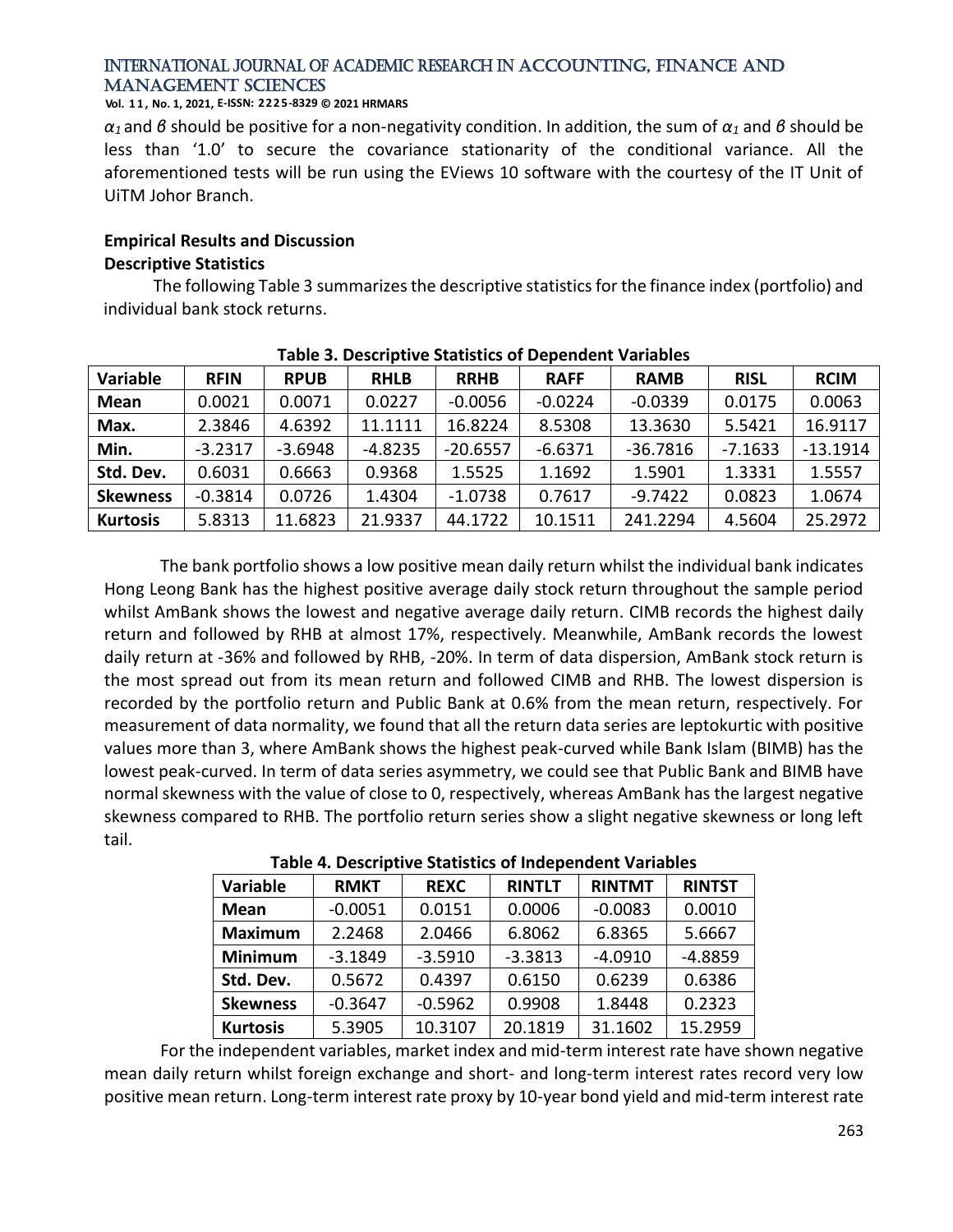#### **Vol. 1 1 , No. 1, 2021, E-ISSN: 2225-8329 © 2021 HRMARS**

proxy by 3-year bond yield indicate the highest daily return, close to 7%, respectively. The short-term interest rate proxy by the interbank rate has the lowest return roughly -5%. The series for short- and mid-term interests are the most spread out from mean return, respectively. All the return series are found to be leptokurtic, where the mid-term interest rate has the highest peak curve with largest positive skewness or long right tail and followed by the long-term interest rate.

#### **Estimation with OLS Models**

Table 5 presents the results of the OLS estimation.

| Table 5.  OLS Estimation of Bank Portfolio and Individual Banks |           |                   |             |               |               |               |              |
|-----------------------------------------------------------------|-----------|-------------------|-------------|---------------|---------------|---------------|--------------|
| <b>Variables</b>                                                | C         | <b>RMKT</b>       | <b>REXC</b> | <b>RINTLT</b> | <b>RINTMT</b> | <b>RINTST</b> | Durbin-      |
|                                                                 | $(6_0)$   | $(\mathcal{B}_1)$ | $(6_2)$     | (B3)          | $(6_4)$       | $(B_5)$       | Watson stat. |
| <b>RFIN</b>                                                     | 0.0067    | 0.9045            | $-0.0155$   | 0.0117        | $-0.0201$     | 0.0166        | 2.0615       |
|                                                                 | (0.4627)  | $(0.0000)*$       | (0.4517)    | (0.4261)      | (0.1657)      | (0.2413)      |              |
| <b>RPUB</b>                                                     | 0.0085    | 0.2620            | 0.0104      | $-0.0298$     | 0.0258        | $-0.0254$     | 2.1022       |
|                                                                 | (0.6470)  | $(0.0000)*$       | (0.8046)    | (0.3243)      | (0.3870)      | (0.3840)      |              |
| <b>RHLB</b>                                                     | 0.0253    | 0.3293            | $-0.0775$   | $-0.0390$     | $-0.0187$     | 0.0638        | 2.3074       |
|                                                                 | (0.3357)  | $(0.0000)*$       | (0.1948)    | (0.3620)      | (0.6569)      | (0.1219)      |              |
| <b>RRHB</b>                                                     | $-0.0031$ | 0.4065            | $-0.0133$   | $-0.0524$     | 0.02880       | 0.0349        | 2.3236       |
|                                                                 | (0.9433)  | $(0.0000)*$       | (0.8937)    | (0.4648)      | (0.6823)      | (0.6126)      |              |
| <b>RAFF</b>                                                     | $-0.0185$ | 0.0915            | $-0.2230$   | 0.0669        | 0.0206        | 0.0146        | 2.2671       |
|                                                                 | (0.5795)  | (0.1201)          | $(0.0034)*$ | (0.2180)      | (0.6994)      | (0.7795)      |              |
| <b>RAMB</b>                                                     | $-0.0362$ | $-0.0744$         | 0.0875      | 0.0621        | $-0.0439$     | 0.1054        | 2.1098       |
|                                                                 | (0.4268)  | (0.3543)          | (0.3983)    | (0.4023)      | (0.5472)      | (0.1402)      |              |
| <b>RISL</b>                                                     | 0.0177    | 0.0604            | 0.0194      | 0.0131        | 0.0241        | $-0.0852$     | 2.4980       |
|                                                                 | (0.6415)  | (0.3700)          | (0.8227)    | (0.8323)      | (0.6928)      | (0.1552)      |              |
| <b>RCIM</b>                                                     | 0.0080    | 0.6028            | 0.0874      | $-0.0314$     | $-0.0098$     | $-0.0040$     | 2.2605       |
|                                                                 | (0.8540)  | $(0.0000)*$       | (0.3774)    | (0.6576)      | (0.8882)      | (0.9529)      |              |

**Table 5. OLS Estimation of Bank Portfolio and Individual Banks**

The market return has positive impact on the portfolio and all individual banks stock returns except for AmBank. Furthermore, the market return is also statistically significant for the portfolio and four individual banks stock returns, namely Public Bank, Hong Leong Bank, RHB and CIMB. We also found that the market return explains a larger portion of portfolio and individual banks stock returns compared to foreign exchange rate and interest rates returns. This means the portfolio and banks stock returns are more sensitive towards the changes in the market or economic-wide factors than the changes in the foreign exchange and interest rates.

Meanwhile, the foreign exchange rate returns are found to be statistically significant only on the Affin Bank stock returns with negative impact. Despite its insignificance, foreign exchange rate returns also pose negative impacts on the bank portfolio returns, Hong Leong Bank and RHB whilst it has positive impact on the rest of banks stock returns. Generally, we notice that the impact of foreign exchange rate returns are stronger on the banks stocks returns compared to the impacts of interest rates returns. This implies that the banks stock returns are more sensitive towards the changes in foreign exchange rates than the interest rates.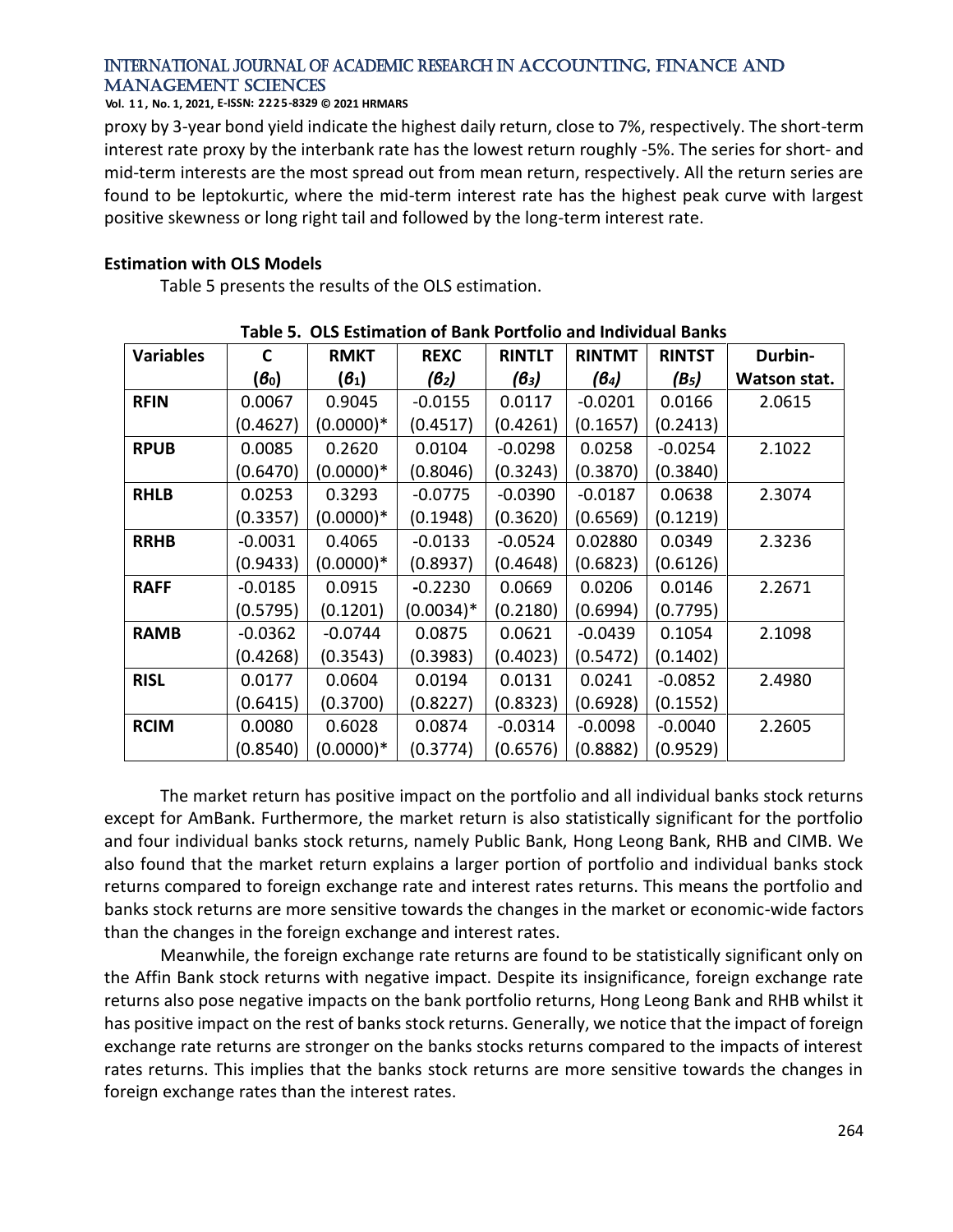#### **Vol. 1 1 , No. 1, 2021, E-ISSN: 2225-8329 © 2021 HRMARS**

The interest rates returns are found not statistically significant on the bank portfolio and individual stock returns and the impacts of the three types of interest rates returns are mixed on the bank portfolio and individual stock returns in terms of their negativity or positivity impacts and the magnitude of impacts. The last column of Table 5 evidences that the OLS estimation has no residual serial correlation problem based on the Durbin-Watson statistics that range between 1.7 to 2.3. In other words, the absence of residual autocorrelation implies that the OLS coefficients are efficiently estimated.

#### **Volatility Cluster Range**



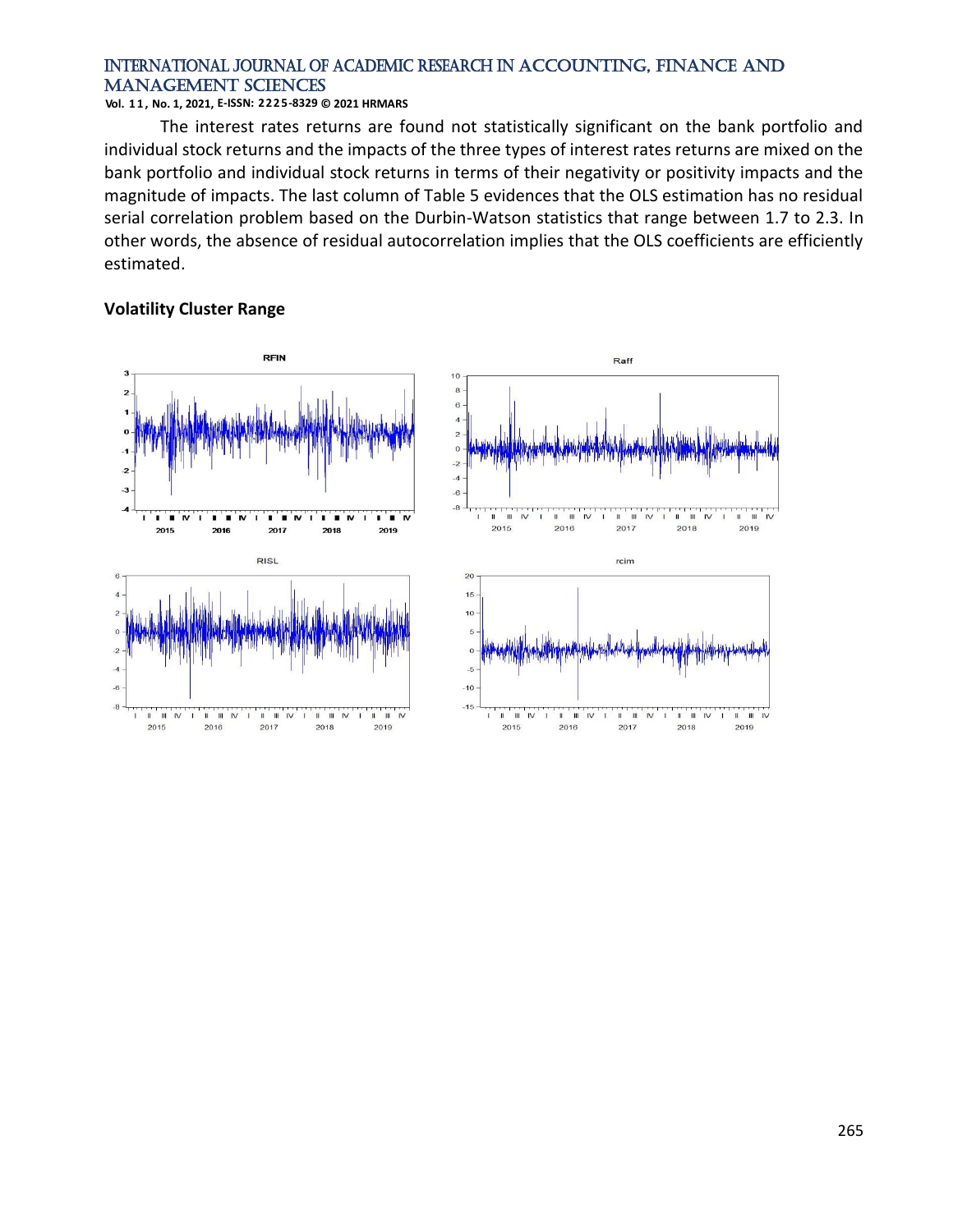**Vol. 1 1 , No. 1, 2021, E-ISSN: 2225-8329 © 2021 HRMARS**





From the above graphs, we can see the evidences that for a period with large changes, it is followed by another period with large changes as well. On the other way around, a period with small changes, it is followed by another period with small changes. From the graphs, bank portfolio and Bank Islam's stock returns show the largest volatility followed by Public Bank and Affin Bank. Meanwhile, CIMB, RHB and Hong Leong Bank indicate moderate volatility in their respective stock returns. The stock return of AmBank has shown very slight volatility.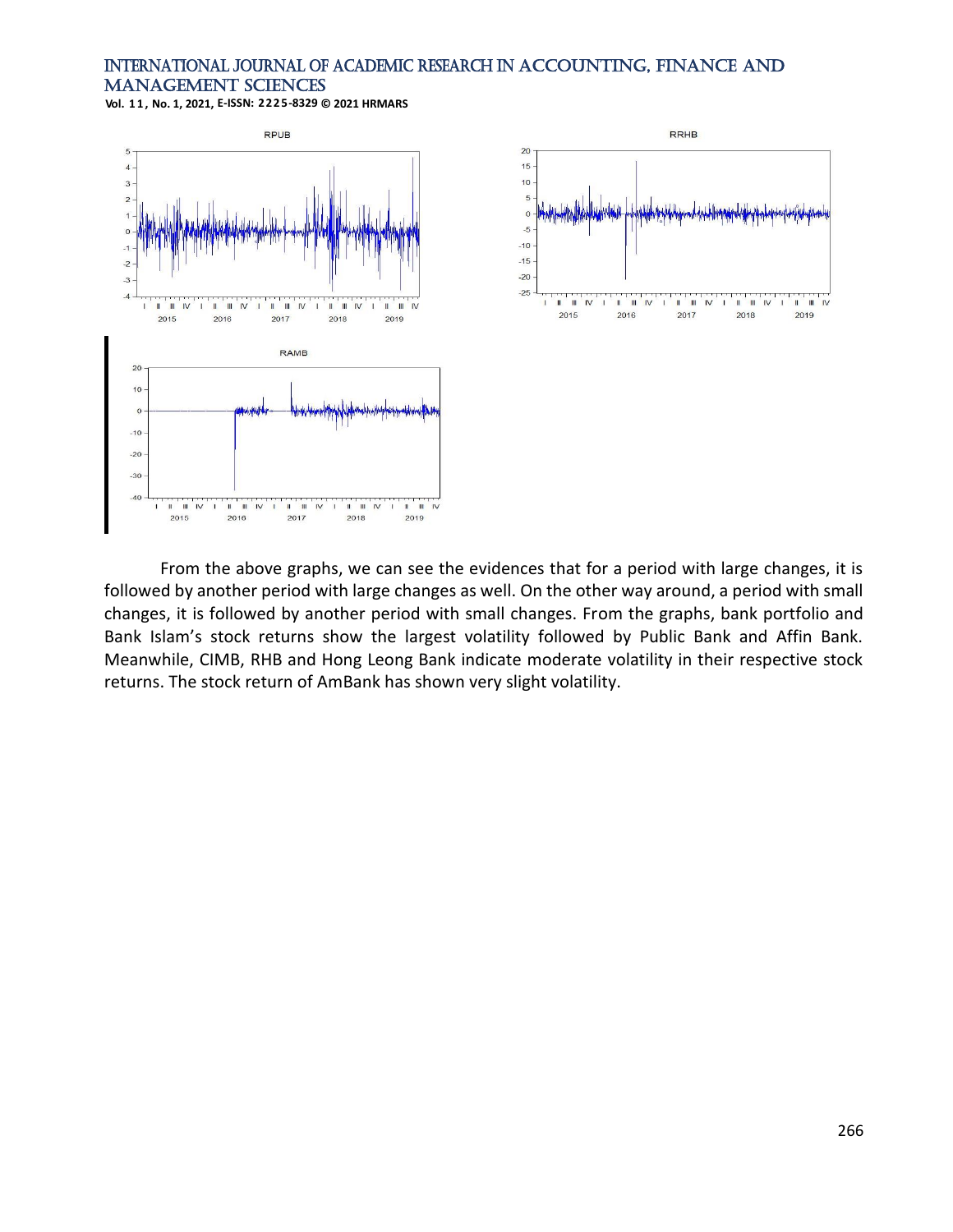**Vol. 1 1 , No. 1, 2021, E-ISSN: 2225-8329 © 2021 HRMARS**

# **Estimation with GARCH (1,1) Models**

We test GARCH (1,1) model using the optimization method of Eviews legacy and the error distribution of normal (Gaussian). Table 6 tabulates the results on the GARCH (1,1) estimation.

|                 | rable of GARCH (1,1) Estimations |                |                         |                       |  |  |  |
|-----------------|----------------------------------|----------------|-------------------------|-----------------------|--|--|--|
| Dependent       | C                                | $r_i(-1)$      | Resid. $(-1)^2$         | <b>GARCH (-1)</b>     |  |  |  |
| <b>Variable</b> | coefficient                      | coefficient    | coefficient, $\alpha$ 1 | coefficient, $\theta$ |  |  |  |
|                 | ( <i>p</i> -value)               | $(p$ -value)   | ( <i>p</i> -value)      | (p-value)             |  |  |  |
| <b>RFIN</b>     | $-0.0011$                        | 0.0707         | 0.1419                  | 0.7727)               |  |  |  |
|                 | (0.9413)                         | $(0.0237)$ **  | $(0.0000)*$             | $(0.0000)*$           |  |  |  |
| <b>RAFF</b>     | $-0.0469$                        | $-0.1563$      | 0.1275                  | 0.8070                |  |  |  |
|                 | $(0.0984)$ ***                   | $(0.0000)*$    | $(0.0000)*$             | $(0.0000)*$           |  |  |  |
| <b>RAMB</b>     | $-0.0657$                        | $-0.0319$      | $-0.0029$               | 0.5939                |  |  |  |
|                 | (0.4713)                         | (0.1312)       | (0.5428)                | (0.2484)              |  |  |  |
| <b>RISL</b>     | 0.0434                           | $-0.2652$      | 0.0889                  | 0.8708                |  |  |  |
|                 | (0.1934)                         | $(0.0000)*$    | $(0.0000)*$             | $(0.0000)*$           |  |  |  |
| <b>RCIM</b>     | 0.0054                           | $-0.0324$      | 0.0624                  | 0.8703                |  |  |  |
|                 | (0.8917)                         | (0.3031)       | $(0.0000)*$             | $(0.0000)*$           |  |  |  |
| <b>RHLB</b>     | 0.0074                           | $-0.1205$      | 0.2739                  | 0.5069                |  |  |  |
|                 | (0.7537)                         | $(0.0050)*$    | $(0.0000)*$             | $(0.0000)*$           |  |  |  |
| <b>RRHB</b>     | $-0.0198$                        | $-0.0633$      | 0.1678                  | 0.0586                |  |  |  |
|                 | (0.6790)                         | $(0.0886)$ *** | $(0.0000)*$             | (0.1813)              |  |  |  |
| <b>RPUB</b>     | $-0.0106$                        | 0.0119         | 0.4531                  | 0.5376                |  |  |  |
|                 | (0.4703)                         | (0.7112)       | $(0.0000)*$             | $(0.0000)*$           |  |  |  |

**Table 6. GARCH (1,1) Estimations**

\*Significance at 1% level

\*\*Significance at 5% level

\*\*\*Significance at 10% level

The average stock return that is denoted by the C coefficient reveals mixed results on the bank portfolio and individual banks stock returns volatility. The average stock return is only found significant with the Affin Bank stock return volatility. The *ri (-1)* that denotes the past value of the stock significantly predicts the current value for 5 cases comprising the bank portfolio and four individual bank stock returns. This finding clearly shows that there is existence of time-varying conditional volatility of the bank stock returns. The *resid. (-1)<sup>2</sup>* represents the ARCH parameter and the GARCH (-1) denotes the GARCH parameter. The sum of both *α1* and *β* coefficients that results in large positive less than 1.0 fulfills the condition of non-negativity and both parameters are statistically significant at 1% level except for AmBank stock return. These findings show that there is a prolonged and continued existence of volatility shocks and the volatility reaction decomposes at a moderate pace. Putting in other words, the findings signify that the impact of current shock remains in the forecast of variance in many periods in the future. In addition, the GARCH coefficients are significantly larger than the ARCH coefficients. This proves that the volatility of bank portfolio and individual bank stock returns are more sensitive to their respective own lagged values than to the new shocks. This indirectly implies that the impacts of prior period's forecast variance are more constant or continual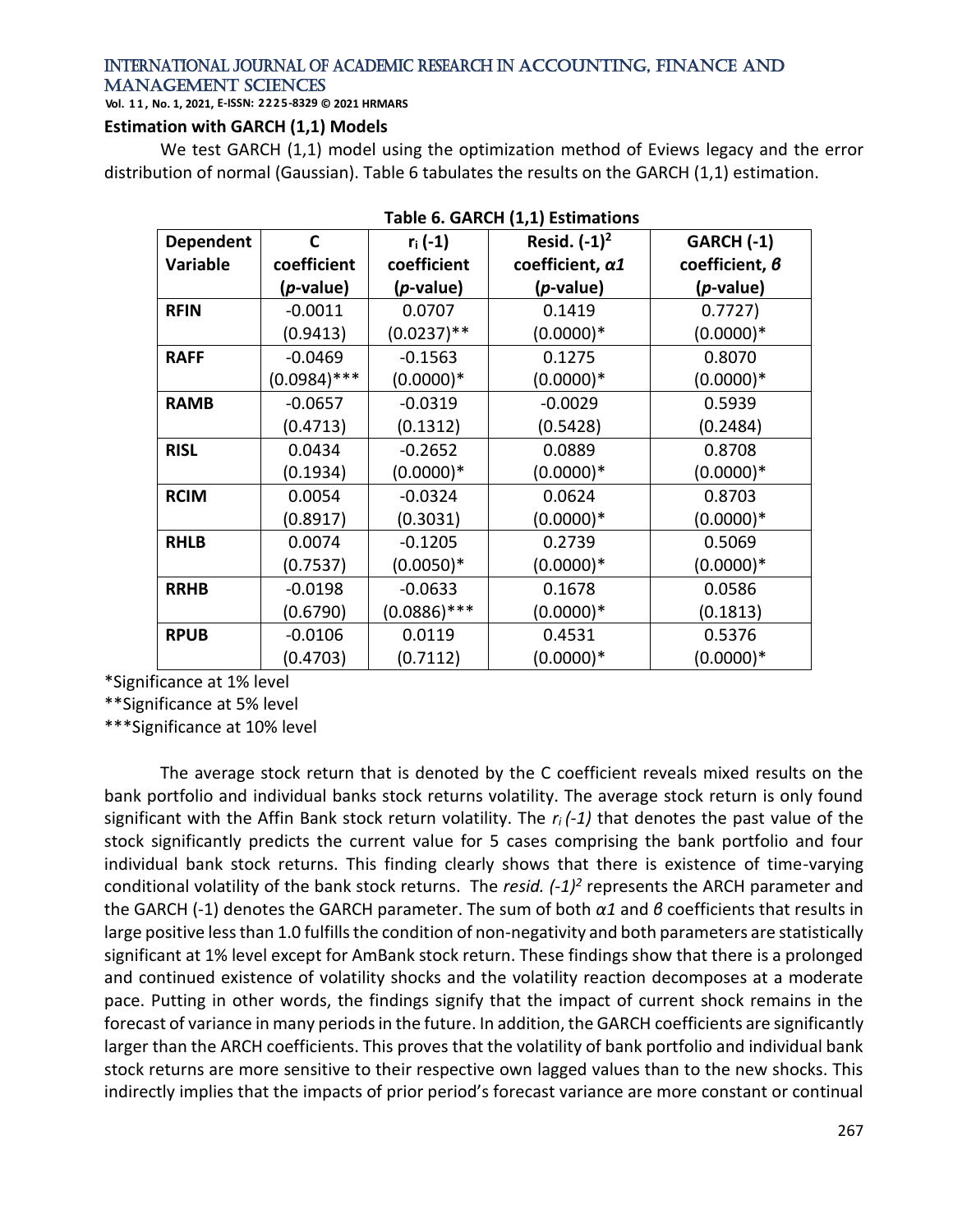#### **Vol. 1 1 , No. 1, 2021, E-ISSN: 2225-8329 © 2021 HRMARS**

on the conditional bank stock returns. Conclusively, the greater and statistically significant of GARCH *β* signifies the robust attestation of prior shocks whilst the slight and statistically significant of ARCH *α1*provides weak evidence for the existence of the prior period's surprises or shocks on the bank stock return volatility.

#### **Conclusion**

This paper examines the banks stock returns sensitivity to the changes in the market, foreign exchange and interest rates returns. The OLS estimation reveals that the bank portfolio and individual banks stocks returns are more sensitive towards the changes in market returns than to the changes in foreign exchange and interest rates returns. This implies the market or economic-wide risk factor has more impact on the stock prices that ultimately affects the banks stock returns. The GARCH (1,1) estimation proves the presence of time-varying conditional volatility in the banks stock returns. The estimation also reveals the continual presence of volatility surprises, where the volatility response decomposes at a moderate rate. The GARCH parameter, which is significantly greater than the ARCH parameter evidences the volatility of bank stock returns, is more sensitive to its own lagged values than to the new surprises.

The results of this paper are crucial to the individual bank management and the banking industry authority, namely Bank Negara Malaysia (BNM). The bank management must closely monitor and take into account the changes in the market index, interest rate and exchange rate in their risk management policy. In addition, the results of study could be beneficial to the bank management in outlining the hedging strategy through derivative market against the risk exposures particularly caused by the changes in interest rate and exchange rate. The BNM, as the policy maker, must take into consideration the banking sector's condition when formulating the monetary policies specifically related to interest rate and exchange rate. This is pivotal as the survival of the banking sector will determine the economic survival of a country.

Other than that, the stock market investors and portfolio managers will also benefit from this study. The findings would assist them in setting trading strategy besides making buy and sell decisions. The findings could also become an important basis for them to construct the investment portfolio by considering banking stocks as one of the investment alternatives. The stock market operator, namely Bursa Malaysia (BM) and the stock market regulator, namely the Securities Commission (SC) could further enhance and monitor the performance of stock market guided by the findings of this study.

The findings could contribute significantly towards the betterment of banks stocks performance and prediction in the future besides guiding the investors in their investment decision making. The policy makers could take this as a signal in formulating the policies pertaining to the economic variables. The findings are hopefully contributing towards the enrichment of existing literature particularly for the Malaysian context. For future research, it is recommended to extend the study by testing the GARCH (1,1) model to check on the volatility of the bank stock returns in relation to volatility of the economic variables. The sample could be extended by including the foreign banks that are located in Malaysia for further confirmation of the results.

#### **Acknowledgment**

We would like to thank the *Bahagian Penyelidikan, Jaringan Industri & Alumni* (BPJIA) of UiTM Johor Branch for their supports in completing this study.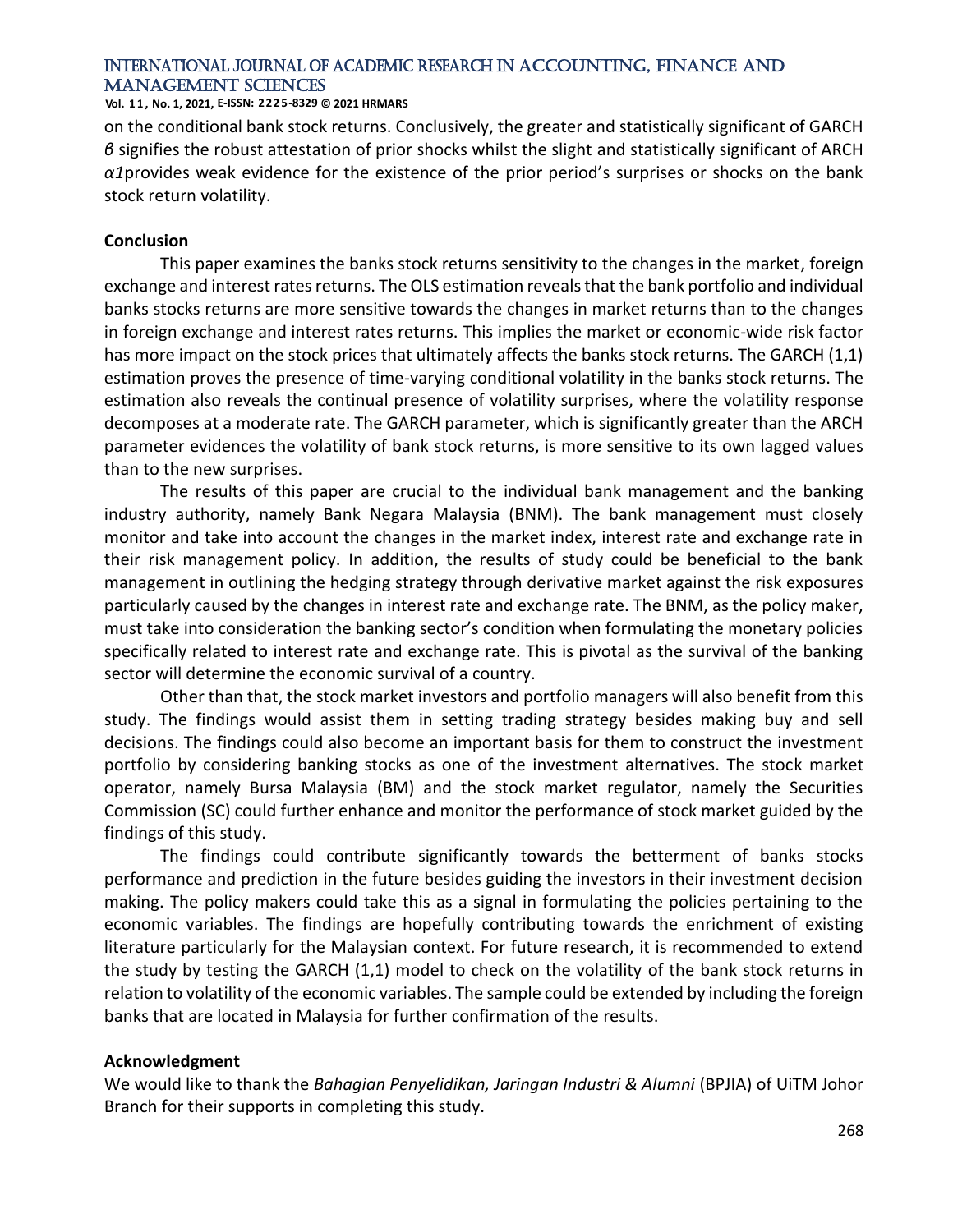**Vol. 1 1 , No. 1, 2021, E-ISSN: 2225-8329 © 2021 HRMARS**

#### **References**

Aloui, M., & Jarboui, A. (2016). Market, interest rate and exchange rate risk effects on financial sector returns during the financial crisis: AGARCH-M approach. *Cogent Economics and Finance*, *4*(1), 2332-2039.

https://doi.org/10.1080/23322039.2015.1125332

- Aloui, M., & Jarboui, A. (2013). The impact of interest rate on exchange rate volatility on bank's return and volatility: Evidence from Tunisia. *International Journal of Information, Business and Management*, *5*, 73-90.
- Benink, H. A., & Wolff, C. C. P. (2000). Survey data and the interest rate sensitivity of US bank stock returns. *Economic Notes by Banca Monte dei Paschi di Siena SpA, 29* (2), 201-213. https://doi.org/10.1111/1468-0300.00030
- Choi, J. J., Elyasiani, E., & Kopecky, K. J. (1992). The sensitivity of bank stock returns to market, interest and exchange rate risks. *Journal of Banking and Finance, 16*(1), 983-1004. https://doi.org/10.1016/0378-4266(92)90036-Y
- Denenis, E., & Staikouras, S. K. (1998). Interest rate changes and common stock returns of financial institutions: Evidence from the UK. *The European Journal of Finance*, *4*(2), 113-127. https://doi.org/10.1080/135184798337344
- Elyasiani, E., & Mansur, I. (2004). Bank stock return sensitivities to the long-term and short-term interest rates: A multivariate GARCH approach. *Managerial Finance, 30* (9), 32-55. https://doi.org/10.1108/03074350410769263
- Elyasiani, E., & Mansur, I. (2005). The association between market and exchange rate risk and accounting variables: A GARCH model of the Japanese banking institution. *Review of Quantitative Finance and Accounting, 25*, 183-206. https://doi.org/10.1007/s11156-005-4248- 6
- Flannery, M. J. (1981). Market interest rates and commercial bank profitability: An empirical investigation. *The Journal of Finance, 36*(5), 1085-1101. https://doi.org/10.1111/j.1540- 6261.1981.tb01078.x
- Fraser, D. R., Madura, J., & Weigand, R. A. (2002). Sources of bank interest rate risk. *The Financial Review*, *37*, 351-368. https://doi.org/10.1111/0732-8516.00002
- Hooy, C. W., Tan, H. B., & Nassir, A. M. (2004). Risk sensitivity of bank stocks in Malaysia: Empirical evidence across the Asian financial crisis. *Asian Economic Journal, 18* (3), 261-276. https://doi.org/10.1111/j.1467-8381.2004.00192.x
- Jeanchutima, S., & Tangjitprom, N. (2015, January 5–8). *Bank stock returns sensitivity to interest rate changes in Thailand*. XIV International Business and Economy Conference, Bangkok, Thailand. http://dx.doi.org/10.2139/ssrn.2550005
- Joseph, N. L., & Vezos, P. (2006). The sensitivity of US banks' stock returns to interest rate and exchange rate changes. *Managerial Finance, 32* (2), 182 – 199. https://doi.org/10.1108/0307435061064193
- Kasman, S., Vardar, G., & Tunc, G. (2011). The impact of interest rate and exchange rate volatility on banks' stock returns and volatility: Evidence from Turkey. *Economic Modelling, 28*, 1328-1334. https://doi.org/10.1016/j.econmod.2011.01.015
- Khan, M. R., & Mahmood, Z. (2013). Interest rate sensitivity and stock returns. *Business Review, 8* (1), 20-33.